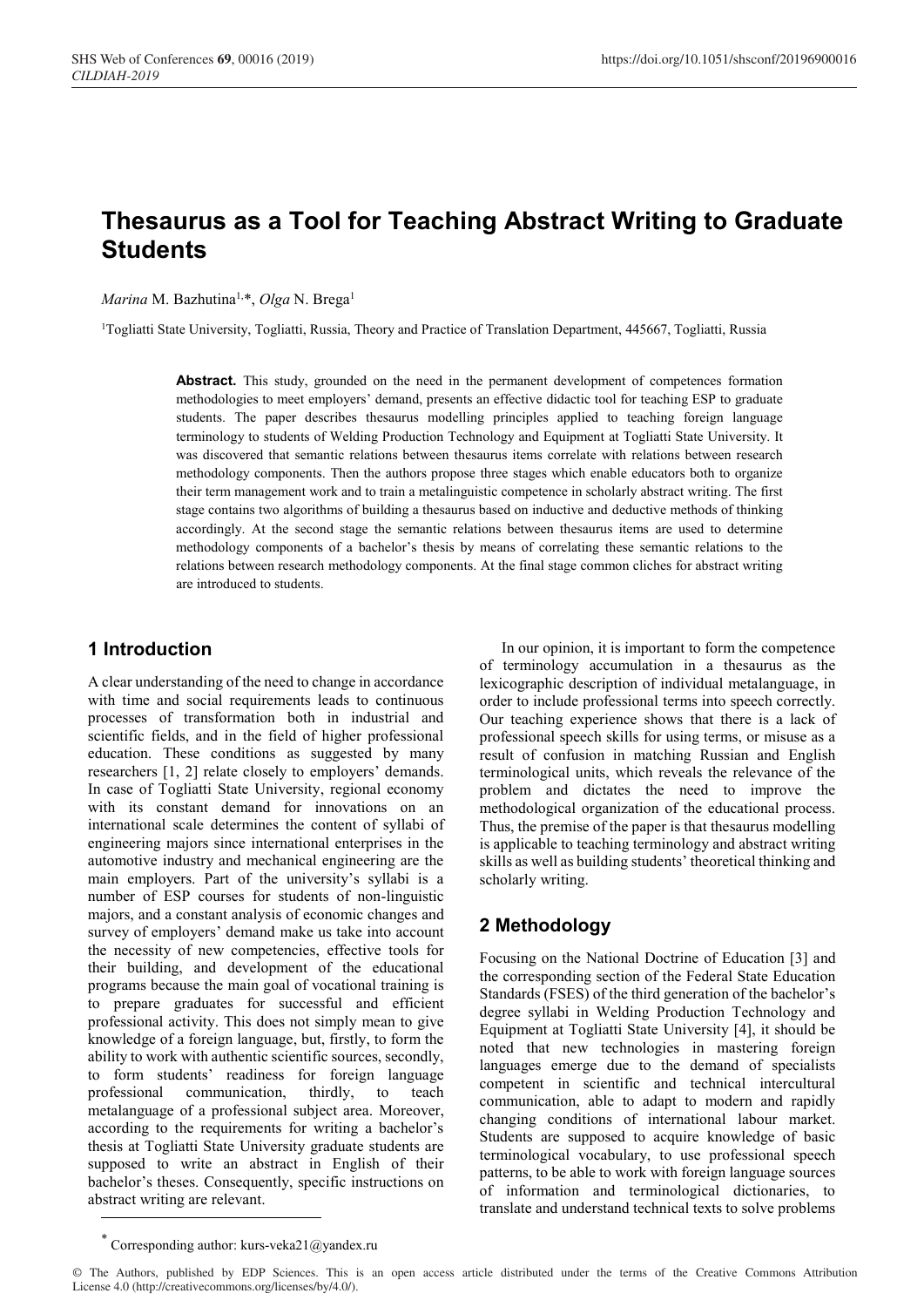of professional interpersonal and intercultural interaction and to have the ability to abstract academic and professional texts. Thus, the metalinguistic competence is an obligatory component of communicative competence in oral and written forms in a foreign language. Mastering the metalinguistic competence is, no doubt, part and parcel of teaching professional communication in a foreign language.

Turning to the works that highlight professional terminology mastering, we rely on a number of studies that make up the basis for the formation of the professional foreign language metalinguistic competence with the help of a training thesaurus in a particular subject area. Thus, it is important to take into account theoretical approaches that reveal the mechanisms of the linguistic identity formation [5-7] and the second linguistic identity [8], various aspects of features of a terminological language sign [9], existing traditions in academic lexicography [10, 11] and thesaurus modelling principles in teaching professional vocabulary [12, 13]. Moreover, recent studies have shown that graduate students must be able to manage the terminology and keep up with technological developments. Technical communicators are supposed not only to translate, but to localize and identify the terminology of the subject area, select the equivalents in the target language and build official terminology bases for further machine translation [14], and the bachelor's language training planning should be based on the ideas highlighted in the works on effective techniques for scholarly writing by M.J. Harris, who illustrates special techniques for article abstract writing, and describes the students' success after having implemented his instructional model [15].

As it is known, the term is a more complex phenomenon than it might seem at first glance: the same term can perform different functions in a sentence, have different forms and collocations with other terminological units. Terms may be homophones, homographs, have many overlapping meanings, and different terms may have the same or similar meaning, but are used in different situations. The terminological unit, being a complex semiotic unit with a multitude of components, is included into the system of a professional subject area entering into whole/part, or part/whole relations, taxonomy and attributive relations. These relations are the result of the cognitive study of language, and the cognitive aspect of thesaurus modelling can be turned into finding out its connection with determination of research methodology components. The latter is part of professional competence of bachelors of Science.

The main idea of the present paper is just about the cognitive (logical) aspect of thesaurus modelling and thus finding this very connection with the determination of research methodology components which enables students to master basic academic skills of research and describing its results in an abstract of the bachelor's thesis. Therefore, creating effective teaching technologies based on lexicographic achievements is essential for building metalinguistic knowledge, skills and abilities that make up the metalinguistic competence.

It has been shown that an individual training thesaurus enables students to describe their professional areas with

the help of concepts and terms relevant for their future profession; it also creates a holistic vision of a particular profession and forms positive motivation for communicative competence development. So in this paper we focus on teaching English for special purposes includes mastering professional terminology, for example, that of welding production technology and equipment.

The authors' work experience shows that thesaurus modelling is successfully used as a linguo-didactic tool for forming professional translation competence of students of Linguistics [13]. Principles of thesaurus modelling are being successfully tested in teaching ESP to students of non-linguistic majors.

So this paper is aimed at:

- showing how it is possible to adapt basic thesaurus modelling principles to building a thesaurus of professional subject areas in teaching ESP for students of non-linguistic majors;
- showing how it is possible to pre-teach research methodology components on the basis of thesaurus modelling before students start writing their bachelor's theses.
- working out a scheme of teaching abstract writing based on thesaurus modelling.

#### **3 Determining methodology components by means of thesaurus semantic relations**

First of all, we have discovered that semantic relationships between terms of a particular subject area are the same as those between the components of research methodology of a bachelor's thesis. Namely, the hyperonym/hyponym (taxonomy) and holonym/ meronym (whole/part) relationships found between the field and the general terms in a thesaurus, between the general term and other terms are exactly the same as between subject and subject-matter of the bachelor's thesis, its aim and objectives. A number of welding thesaurus general terms have attributes which denote process (object) attributes and their semantic relationships are also revealed, and the latter correspond to the connection between subject-matter and practical significance. These correlations are exemplified in the table below.

**Table 1.** Methodology components viewed through semantic relations.

| Methodology<br>components          | Hyperonym/<br>hyponym | Holonym/<br>meronym | Process<br>(object)<br>attributes |
|------------------------------------|-----------------------|---------------------|-----------------------------------|
| Subject/<br>Subject-<br>matter     |                       |                     |                                   |
| Aim/Objectiv<br>es                 |                       |                     |                                   |
| Subject-<br>matter/Aim/<br>Results | ┿                     |                     |                                   |
| Subject-<br>matter/Aim/            | $^+$                  |                     |                                   |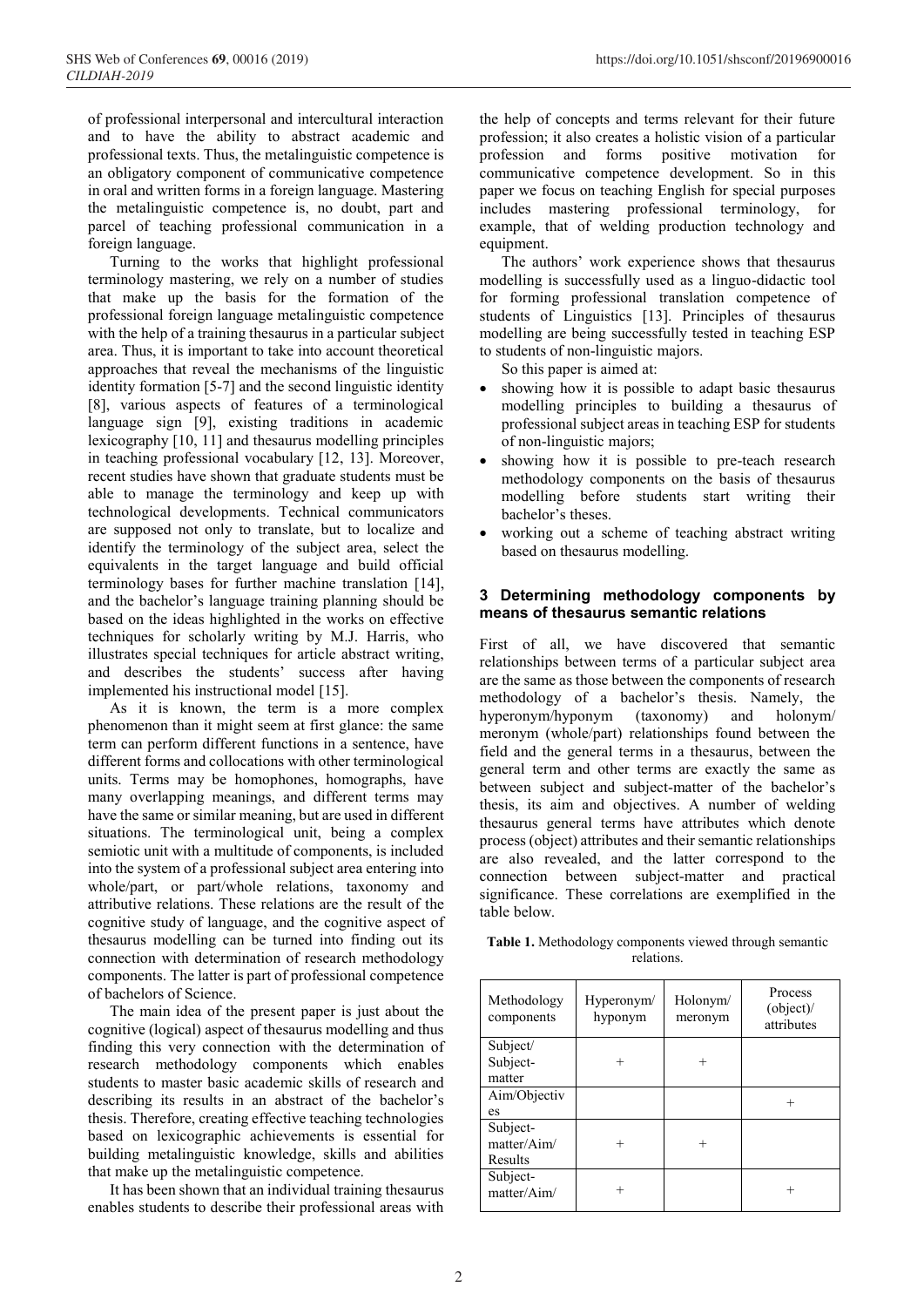| Results/     |  |  |
|--------------|--|--|
| Practical    |  |  |
| significance |  |  |

Secondly, we put forward the following strategies for developing scientific thinking by means of the English language:

- to describe research methodology of the bachelor's thesis;
- to disclose interdisciplinary links in professional subjects.

The idea is to show how graduate students can transform their professional knowledge and the scope of their major into components of research methodology by means of describing semantic relations between professional terms within thesaurus semantic fields.

e.g. Welding is used both in construction and repair works (1), and it falls into several types, e.g. semiautomatic welding (2). The latter has its welding method (3). A welding method has its attributes: cost and productivity. To work out the most productive and costsaving welding method is the aim of any production process because such method reduces its cost (4). So this brief outline of welding enables us to come to the following logical sequence:

1) relevance  $\rightarrow$  2) subject  $\rightarrow$  3) subject-matter  $\rightarrow$  4) aim/objectives and practical significance.

# **4 Scheme of teaching abstract writing based on thesaurus modelling**

These strategies help to achieve more specific goals, i.e. acquiring certain skills of academic writing – writing an 4.

abstract of the bachelor's thesis. That is why we have worked out a scheme of teaching abstract writing based on thesaurus modelling. It comprises the following stages:

I. Working out a thesaurus building algorithm to be used by students.

II. Working with tables containing thesaurus items and methodology components described in the abstract of a bachelor's thesis.

III.Introducing common cliches for abstract writing.

Below these stages are given in details.

#### **4.1 Thesaurus building algorithm**

#### *4.1.1 From the field to the general term*

To work out a thesaurus building algorithm it is necessary to preliminary single out two approaches. The first one is based on the deductive way of thinking, and this algorithm is called *From the Field to the General Term Algorithm.*  It runs as follows.

1. Within your major you should single out a few subject areas.

2. Before building up a thesaurus you need to instruct students about the basic correlations of items in their thesauruses.

3. Make up graphs classifying each area on the basis of the hyperonym/hyponym relationships. E.g. within the welding production technology and equipment major it is possible to classify welding into its several types which are, in their turn, extended subject areas. Applying thesaurus modelling terminology, we name them *semantic fields* or just *fields.*



**Fig. 1.** Semantic field "Types of Welding".

Fill in the table spaces named "Field" in the template table with the names of semantic fields (see Table 2).

4. Within the field "semi-automatic welding" it is necessary to find general terms, i.e. concepts representing the field. The first general term is *equipment* which is a *holonym* because it is classified into more specific terms – *meronyms* which denote parts of a whole, i.e. welding equipment components. The graph representation of this general term is given below.



welding gun welding wire feed unit welding power supply electrode wire shielding gas supply

**Fig. 2.** Semantic field "Equipment".

Then the term *equipment* is placed into the general term line in your thesaurus. The names of components of welding equipment are placed in the *hyperonym* lines.

5. A piece of equipment, for example, a welding gun consists of parts, and their names relate to the names of the piece of equipment as part to the whole. So a welding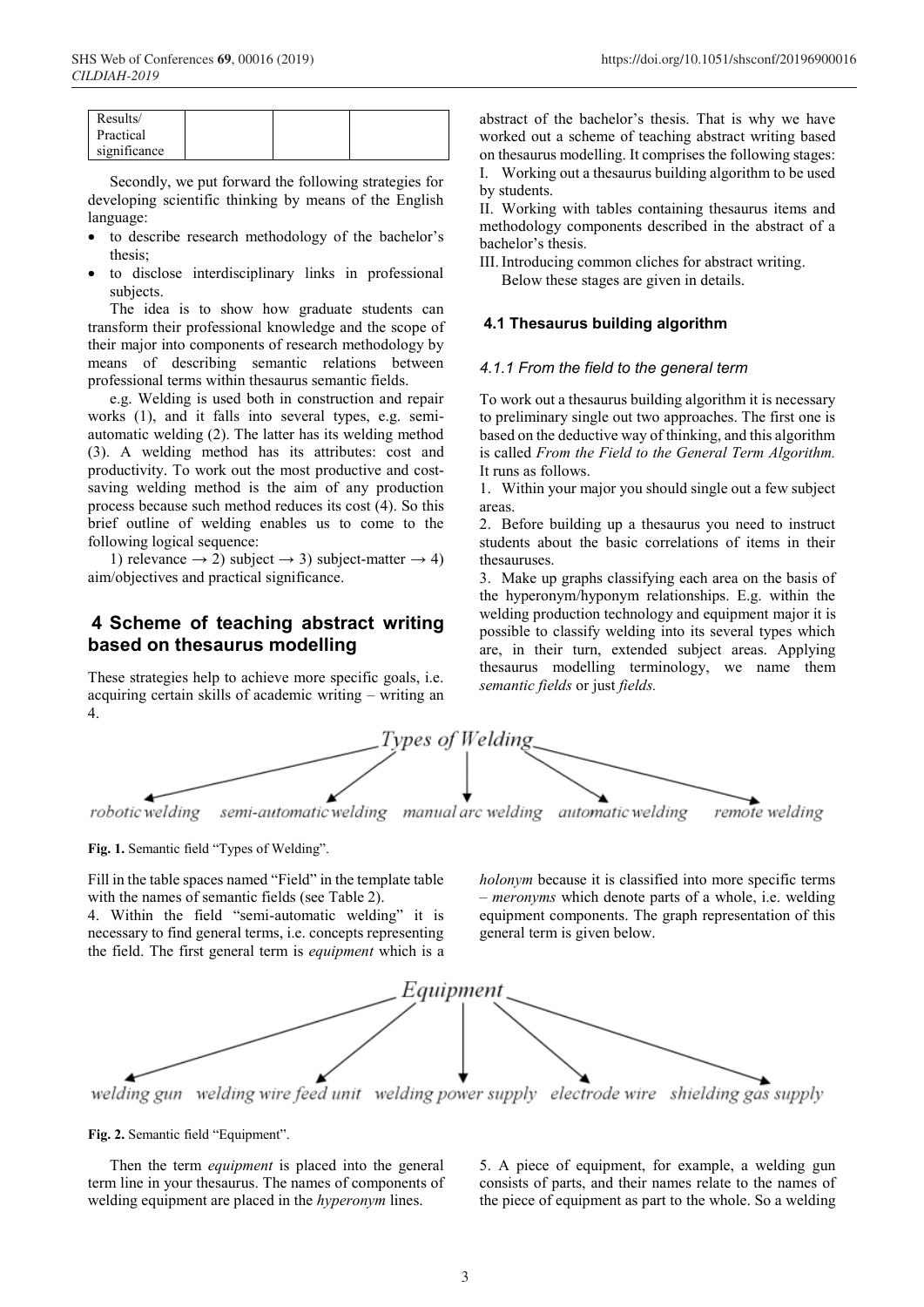gun *(a holonym)* consists of: 1) a control switch; 2) a contact tip; 3) a power cable; 4) a gas nozzle; 5) an electrode conduit; 6) a liner; 7) a gas hose. These terms are *meronyms*. The corresponding lines based on these graphs are singled out.

6. After that students may continue selecting general terms, for example, in the semantic field of semiautomatic welding (welding method, shielding gas) according to the scope of their research. If the aim is to represent as many welding concepts as possible, students may continue selecting new fields according to their major.

7. If the general term denotes a process so it may have characteristics which go to the *process attributes* line.

8. If the general term denotes an object which possesses some properties so the corresponding terms go to the *object attributes* line.

Below there is a sample of the English-Russian thesaurus in the subject area of welding production technology and equipment which is built up before students proceed to write their bachelor's theses.

**Table 2.** Fragment of the Russian-English thesaurus of welding production technology and equipment.

| Thesaurus<br>item            | English                            | Russian                           |
|------------------------------|------------------------------------|-----------------------------------|
| <b>FIELD</b>                 | SEMI-                              | <b>МЕХАНИЗИРО-</b>                |
|                              | <b>AUTOMATIC</b><br><b>WELDING</b> | ВАННАЯ СВАРКА                     |
| General term                 | 1. Equipment                       | 1. Оборудование и                 |
|                              | and materials                      | материалы                         |
| Hyperonym/<br>hyponym        | welding gun                        | сварочный пистолет                |
|                              | wire feed unit                     | механизм подачи<br>проволоки      |
|                              |                                    |                                   |
| Holonym/<br>meronym          | welding gun:                       | сварочный пистолет:               |
|                              | control switch                     | командоаппарат                    |
|                              | contact tip                        | контактный                        |
|                              |                                    | наконечник                        |
|                              | coppered wire                      | омеднённая<br>проволока           |
| Object<br>attributes         | coppered wire:                     | омеднённая<br>проволока:          |
|                              | weld chemistry                     | химический состав                 |
|                              | strength                           | прочность                         |
|                              | cost                               | себестоимость                     |
| General term                 | Zinced<br>pipeline                 | Оцинкованный<br>2.<br>трубопровод |
| Holonym/<br>meronym          | zinced pipe                        | оцинкованная труба                |
|                              |                                    |                                   |
| General term                 | 3. Welding<br>method:              | 3. Метод сварки:                  |
| <b>Process</b><br>attributes | cost                               | себестоимость                     |
|                              | productivity                       | производительность                |
| General term                 | Shielding gas:<br>4 <sub>1</sub>   | Защитный газ:<br>4.               |
| Hyperonym/                   | oxyacetylene                       | ацетилено-                        |
| hyponym                      |                                    | кислородный                       |
|                              | argon                              | аргон                             |
|                              |                                    |                                   |

| <b>FIELD</b> | <b>MANUAL ARC</b><br><b>WELDING</b> | РУЧНАЯ ДУГОВАЯ<br><b>CBAPKA</b> |
|--------------|-------------------------------------|---------------------------------|
| General term | 5. Corrosion                        | 5. Коррозийные<br>разрушения    |
| .            | .                                   |                                 |

#### *4.1.2 From the general term to the field*

Should students work with technical texts they may follow the inductive approach to thesaurus building, and *From the General Term to the Field Algorithm* can be used:

1. Pick out terms which may turn out to be general terms for your thesaurus. The list of keywords for a paper may well serve as general terms for the subject area (field) in your thesaurus.

- 2. Determine what field each term belongs to.
- 3. Define whether the found terms:
- denote a whole concept or its part;
- represent a general concept, i.e. serve as a basis for classification into types;
- have attributes.
- 4. Consider the text's subject-matter as a title for your thesaurus.

#### **4.2 Working with tables for thesaurus items and methodology components of a bachelor's thesis**

Here we pass on to the second stage when we offer tables demonstrating the correlation of thesaurus items in comparison with relations between research methodology components which are to be described in the abstract of a bachelor's thesis. Completing the table template (table 3) with thesaurus terms consists of the following steps:

• Students provide examples for basic types of relations between thesaurus terms: hyperonym/hyponym (taxonomy relations), holonym/meronym (whole/part relations), process attributes, object attributes.

 The correlations of thesaurus items with research methodology components are provided by the teacher.

 The individual thesaurus is transformed into the components of research methodology by means of filling in the following template table (table 3).

**Table 3.** Semantic relations between thesaurus items in comparison with relations between research methodology components (template table).

| Thesaurus<br>items<br>correlation | Hyper-<br>onym/<br>hyponym | Hol-<br>onym/<br>meronym | Process<br>(object/<br>attributes | Method-<br>ology<br>com- |
|-----------------------------------|----------------------------|--------------------------|-----------------------------------|--------------------------|
|                                   |                            |                          |                                   | ponents                  |
| Field/                            |                            |                          |                                   | Subject/                 |
| general                           |                            |                          |                                   | Subject-                 |
| term                              |                            |                          |                                   | matter                   |
| General                           |                            |                          |                                   | Aim/                     |
| term/                             |                            |                          |                                   | Object-                  |
| process                           |                            |                          |                                   | ives                     |
| attributes                        |                            |                          |                                   |                          |
| Field/                            |                            |                          |                                   | Subject-                 |
| general                           |                            |                          |                                   | matter/                  |
| term/                             |                            |                          |                                   | Aim/                     |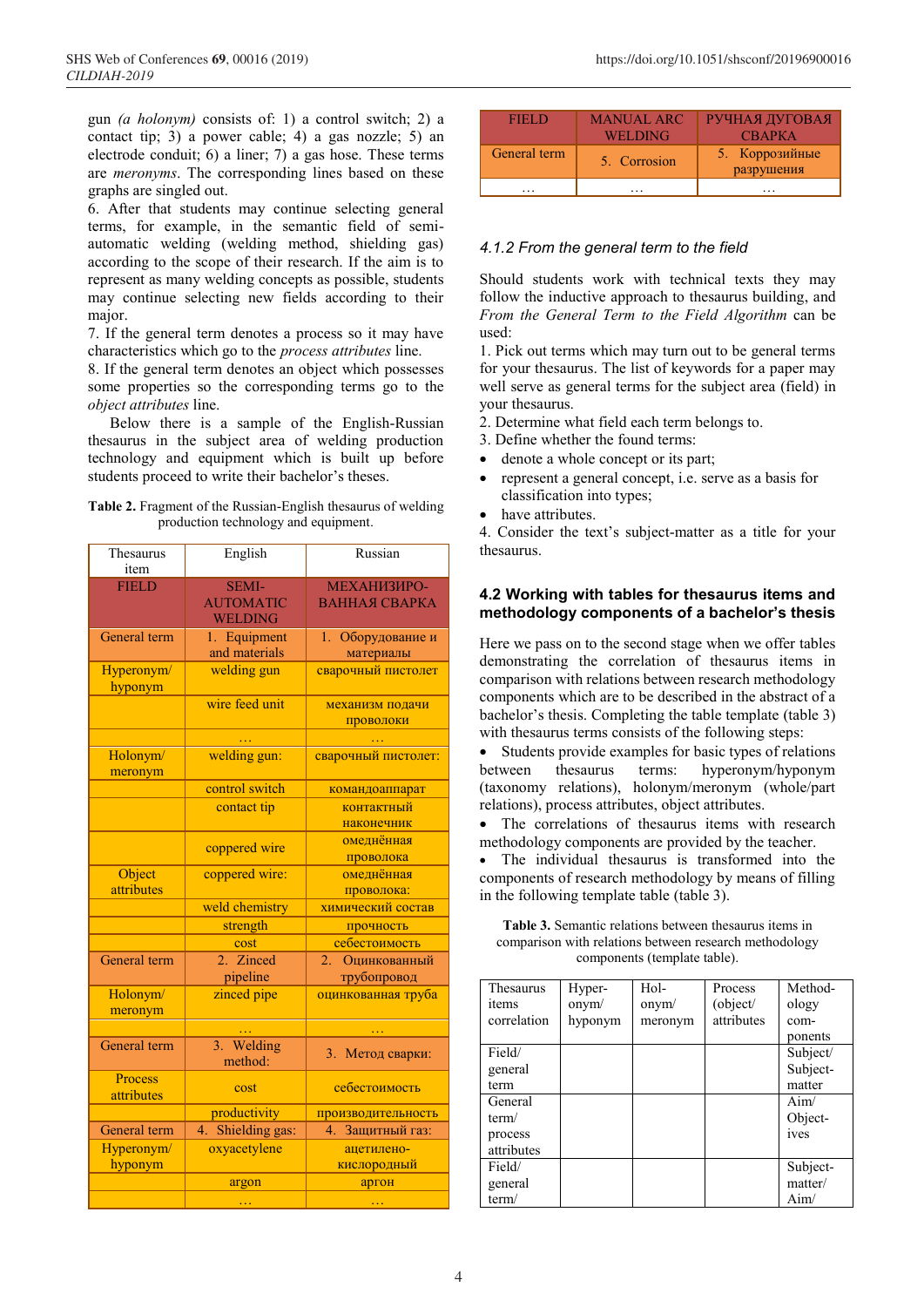| https://doi.org/10.1051/shsconf/20196900016 |  |
|---------------------------------------------|--|
|                                             |  |

| process    |  | Results/  |
|------------|--|-----------|
| attributes |  | Practical |
|            |  | signific- |
|            |  | ance      |

As the template table is filled in, students acquire the idea of how methodology components of a bachelor's thesis are determined. The suggested table 4 serves as a sample and may be modified according to the major. The number of thesaurus items correlations may also vary if it required by the subject of research. The correlation between the general term and process attributes is repeated to show that this type of semantic relations is represented in two correlations of methodology components.

**Table 4.** Semantic relations between thesaurus items in comparison with relations between research methodology components.

| Thesaurus   | Hyper-    | Hol-   | Process    | Method-   |
|-------------|-----------|--------|------------|-----------|
| items       | onym/     | onym/  | (object)/  | ology     |
| correlation | hyponym   | merony | attributes | com-      |
|             |           | m      |            | ponents   |
| Field/      | Semi-     |        |            | Subject/  |
| general     | automatic |        |            | Subject-  |
| term        | welding/  |        |            | matter    |
|             | welding   |        |            |           |
|             | method    |        |            |           |
| General     |           |        | Welding    | Aim/      |
| term/       |           |        | method/    | Object-   |
| process     |           |        | cost.      | ives      |
| attributes  |           |        | product-   |           |
|             |           |        | ivity      |           |
| General     |           |        | Welding    | Subject-  |
| term/       |           |        | method/    | matter/   |
| process     |           |        | cost,      | Aim/      |
| attributes  |           |        | product-   | Results/  |
|             |           |        | ivity      | Practical |
|             |           |        |            | signific- |
|             |           |        |            | ance      |

#### **4.3 Introducing common cliches for abstract writing**

Since an abstract of a bachelor's thesis definitely includes the description of methodology components (which is the invariable part, and research details are optional), we give a list of some common cliches for their description only.

| Table 5. Basic speech patterns for abstract writing. |  |  |  |
|------------------------------------------------------|--|--|--|
|------------------------------------------------------|--|--|--|

| Methodology<br>components | Cliches                              |  |
|---------------------------|--------------------------------------|--|
| Subject/Subject-          | The bachelor's thesis is devoted to  |  |
| matter                    | $\ldots$ The subject is $\ldots$     |  |
|                           | Its subject-matter is                |  |
| Aim/Objectives            | The aim of the present study is      |  |
|                           | To achieve this aim we put forward   |  |
|                           | the following objectives             |  |
|                           | The objectives include               |  |
| Results                   | We also report the results of        |  |
|                           | experiments conducted to explore     |  |
|                           | ways to                              |  |
|                           | The results show clearly that        |  |
|                           | The results of the bachelor's thesis |  |
|                           | demonstrate                          |  |

| Practical significance | The practical significance lies in |
|------------------------|------------------------------------|
| l Structure            | The bachelor's thesis consists of  |

Below is a sample of an abstract based on the welding thesaurus:

*The bachelor's thesis is devoted to the welding of the zinced pipeline for industrial buildings. The subject is semi-automatic welding. The subject-matter is a welding method that enables to increase productivity and to reduce production costs. The aim of the present study is to discover a method of increasing the productivity of welding the zinced pipeline for industrial buildings.* 

*The objectives include describing welding methods which are used in pipeline welding; working out a welding method for a zinced pipeline; calculating its cost in comparison with the other welding methods. The results of the bachelor's thesis demonstrate a method for joining pipes using semi-automatic welding in a shielding gas with flux paste.*

*The practical significance lies in discovering the welding method that enables to increase productivity and to reduce production costs.*

*The bachelor's thesis consists of 53 pages of the printed text. The graphical part of the work contains six posters: the diagram and the overall view of the galvanized pipeline for industrial buildings; the analysis of possible welding methods; technological process; equipment and devices for the zinced pipeline production.*

## **Conclusion**

Thus, thesaurus modelling enables students of nonlinguistic majors to acquire the mechanism of determining research methodology components by means of working with professional terms. It also helps to develop scientific thinking, which is important for writing yearly essays and bachelor's theses. Another benefit of acquiring principles of thesaurus modelling is that thesaurus general terms may well serve as key words for searching professional texts in data bases. The proposed teaching method is meant for further development of scholarly writing skills, namely, teaching abstract writing in English (abstracts of academic papers) to master students. The prospects of our research are aimed at further development of metalinguistic competence formation as part of students' communicative competence on the basis of professional thesaurus modelling.

## **References**

- 1. K. Bezukladnikov, B. Zhigalev, A. Prokhorov, B. Cruze, Language and culture, **42**, 163-180, (2018)
- 2. V. Lizunkov, V. Marchuk, E. Malushko, O. Maletina, A. Zavjyalova, The European Proceedings of Social and Behavioural Sciences, **19**, 456-463 (2017)
- 3. A. Khutorskoy, Higher Education in Russia, **12**, 85– 91 (2017)
- 4. Federal State Educational Standard of Higher Professional Education for the major 15.03.01«Welding Production Technology and